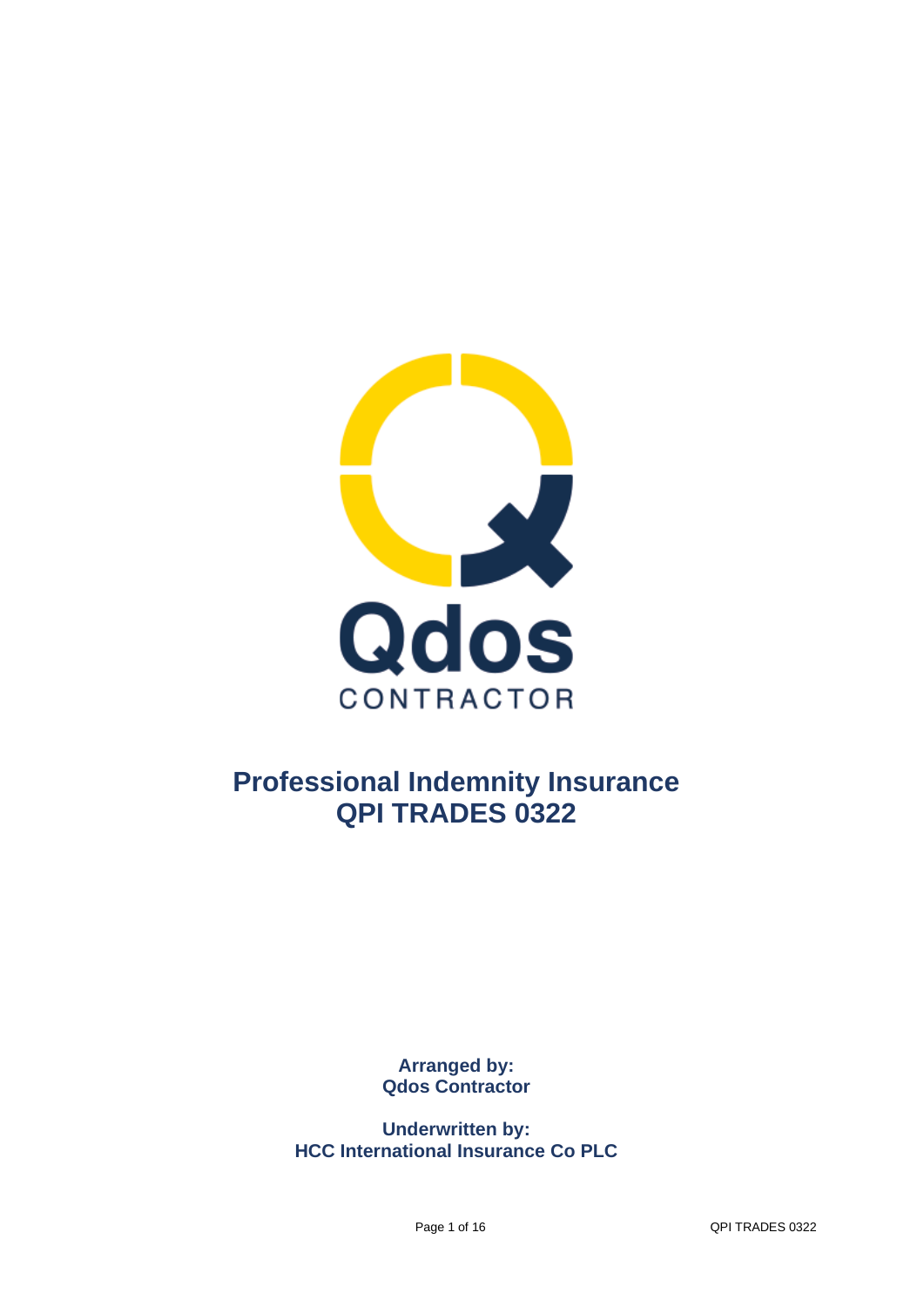

## **Professional Indemnity Insurance Policy Wording**

This insurance policy has been arranged by Qdos Contractor and is underwritten by HCC International Insurance Co PLC.

HCC International Insurance Co PLC is registered in England and Wales No. 01575839 Registered office at 1 Aldgate, London, England EC3N 1RE,

Qdos Contractor is a trading name of Qdos Broker & Underwriting Services Limited, authorised and regulated by the Financial Conduct Authority.

HCC International Insurance Co PLC is authorised and regulated by the Prudential Regulation Authority and is regulated by the Financial Conduct Authority.

This can be checked on the Financial Services Register at www.fca.org.uk/register or by contacting them on 0800 111 6768.

This is a claims made policy. Claims must be notified and received by **Qdos** during the period of insurance.

The *insurer* agrees in consideration of the premium to indemnify the *insured* to the extent and in the manner provided within this Policy in connection with activities within the scope and extent of the business activities of the *insured*.

Unless expressly stated nothing in this Policy will create rights pursuant to the Contract (Rights of Third Parties) Act 1999.

## **Definitions**

The terms defined below will have the same meaning wherever they appear in **Bold** throughout this Policy.

## **Circumstance**

shall mean any circumstance, incident, occurrence, fact, matter, act, omission, state of affairs or event which is likely to give rise to a claim against the **Insured** or a claim by the **Insured** under the Policy.

## **Computer system**

shall mean any computer, data processing equipment, media or part thereof, or system of data storage and retrieval, or communications system, network, protocol or part thereof, or any computer software (including but not limited to application software, operating systems, runtime environments or compilers), firmware or microcode, or any electronic documents utilised in the ownership, security and management of the **Insured's** electronic communications system, world-wide web site, internet site, intranet site, extranet site or web address(es).

#### **Damages**

shall mean monetary relief**.**

#### **Defence costs and expenses**

shall mean all reasonable costs and expenses incurred, with the **Insurer's** prior written consent, in the investigation, defence and settlement of any claim first made against the **Insured** or of any **Circumstance** first notified during the **Period of insurance**. It does not include the **Insured's** own overhead costs and expenses.

#### **Documents**

shall mean digitised data, information recorded or stored in a format for use with a computer, microcode, deeds, wills, agreements, maps, plans, records, written or printed books, letters, certificates, written or printed documents or forms of any nature whatsoever (excluding any bearer bonds or coupons, bank or currency notes, share certificates, stamps or other negotiable paper).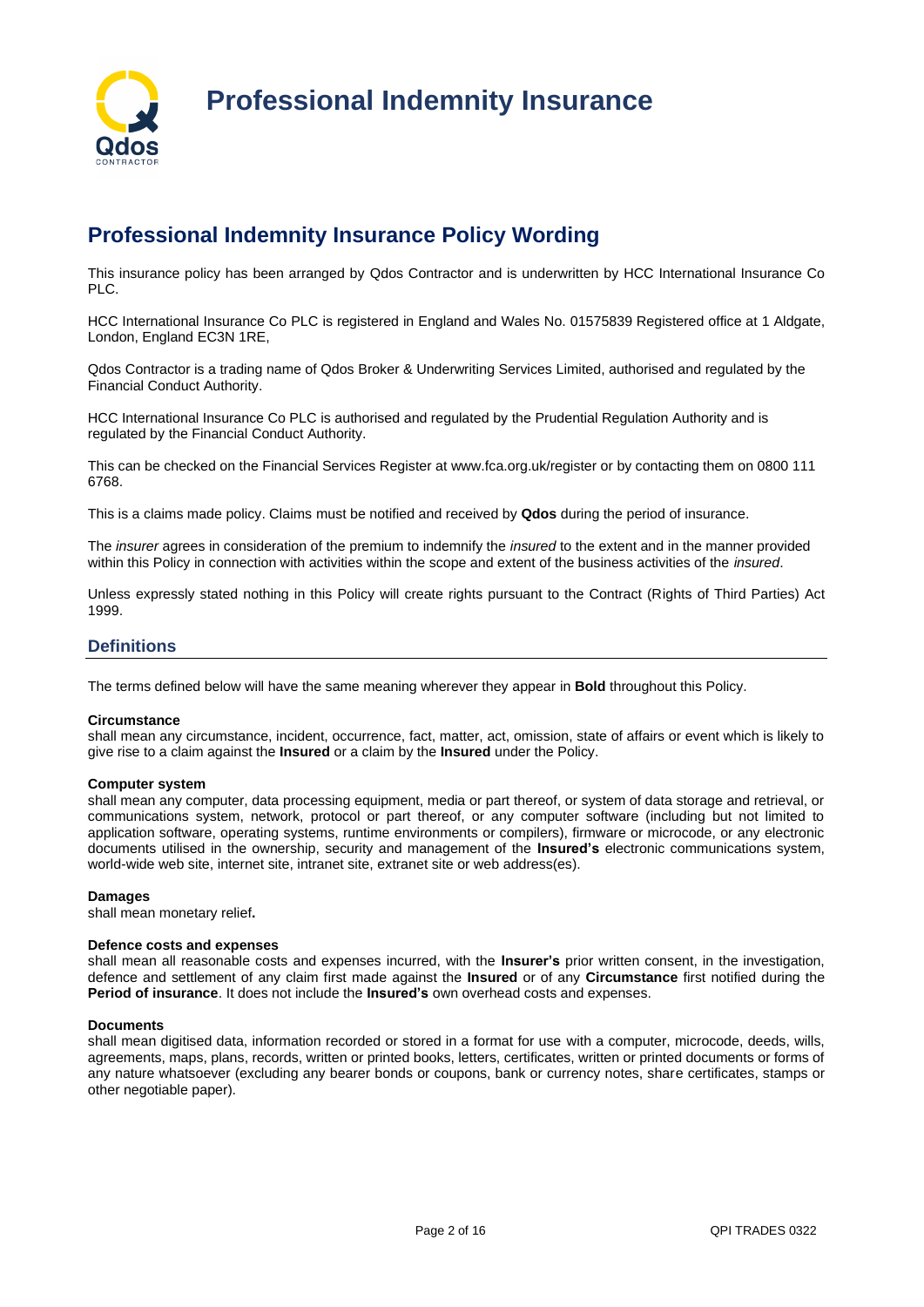

## **Employee**

is:

- a. any person employed by the **Insured** under a contract of service, training or apprenticeship; and
- b. any voluntary worker; and
- c. any locum, seasonal or temporary personnel; and
- d. any self-employed person, who is not an independent contractor, (For the purposes of this definition "independent contractor" shall not include Self Employed Independent Contractors); and
- e. any person supplied or remunerated through a contract hire company or agency, who is not an independent contractor but is employed by the contract hire company on a supply only basis, working as a member of the **Insured**'s staff

but only if such person is working under the **Insured's** direction, control and supervision.

## **Excess**

is the first amount paid in respect of each claim and shall be (save where stated otherwise) the amount stated in the Schedule. The **Excess** is not payable in respect of **Defence costs and expenses**.The **Indemnity limit** is additional to the **Excess**.

## **Financially associated person or entity**

shall mean:

- a. any business controlled or managed by the **Insured** or in which the **Insured** has an executive interest;
- b. any company in which the **Insured** directly or indirectly owns or controls more than 15% of the issued share capital;
- c. any person having an executive or managerial role in the **Insured** or who would be considered to be a shadow director (as defined in s.251 of the Insolvency Act 1986) of the **Insured**;
- d. any company that directly or indirectly owns or controls any of the issued share capital of the **Insured** or any of whose issued share capital is directly or indirectly owned or controlled by any other company or person who directly or indirectly owns or controls any of the issued share capital of the **Insured**.

## **Indemnity limit**

shall mean the **Insurer's** total liability to pay **Damages** and claimant's costs, and **Defence costs and expenses** and shall not exceed the sum(s) stated in the Schedule in respect of any one claim or series of claims arising out of one originating cause and in total for all claims first made during the **Period of insurance** and regardless of the number of persons claiming an indemnity from the **Insurer** under the terms of this Policy.

## **Insured**

is any person or firm stated in the schedule and includes any current or previous partner, director, principal, member or **Employee** of any firm or company stated in the schedule and any other person who becomes a partner, director, principal, member or **Employee** of the firm.

## **Insurer**

means HCC International Insurance Company PLC.

## **Jurisdiction**

means the jurisdiction stated in the Schedule. Where no jurisdiction is stated in the schedule then the **Jurisdiction** shall be Worldwide but excluding the United States of America (including its territories and /or possessions) and Canada.

## **Period of insurance**

is that as stated in the schedule.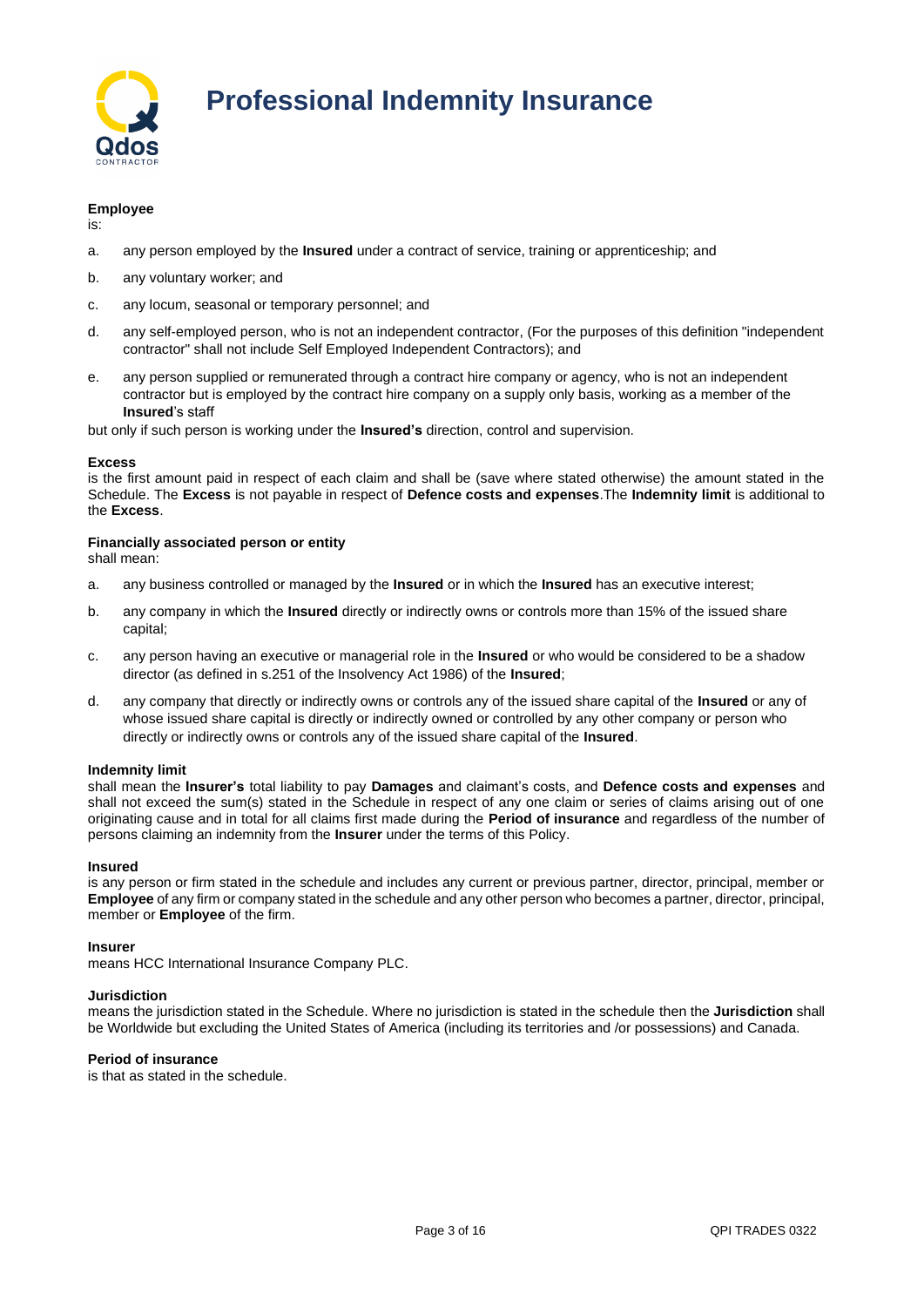

## **Professional services**

is the performance of any:

- a) design or specification;
- b) supervision of construction or installation works;
- c) feasibility study;
- d) technical calculation;
- e) surveying;

provided that it is undertaken only by or under the direction and direct control of a properly qualified Architect, Engineer or Surveyor or any person with not less than five years' experience relevant to the specific **Professional service** being performed.

*Professional services shall not include the supervision by the Insured of its own work, the work of any Financially associated person or entity or the work of its building or engineering sub-contractors where such supervision is undertaken in its capacity as building or engineering contractor.*

## **Qdos**

Qdos Broker & Underwriting Services Limited trading as Qdos Contractor, who administers and manages this insurance on behalf of the **Insurer**.

## **Virus**

shall mean any unauthorised executable code uploaded to, or replicated through, a **Computer system** or network whether termed a virus or known by any other name and whether it is self-replicating or non-replicating which causes damage or loss to data or the **Computer system**.

## **Insuring Clauses**

In consideration of the premium having been paid to the **Insurer**, the **Insured** is indemnified, up to the **Indemnity limit**, as follows:

## **1. Indemnity**

For **Damages** and claimant's costs for which the **Insured** is legally liable to pay together with **Defence costs and expenses** resulting from claims first made against the **Insured** during the **Period of insurance** and arising out of the performance of any **Professional services**, in consequence of:

- a) any negligent act error or omission of the **Insured**;
- b) any negligent act error or omission of any specialist designers, consultants or sub-contractors of the **Insured**  provided that the rights of recourse against such specialist designers, consultants or sub-contractors have not been waived or otherwise impaired;
- c) any negligent act error or omission of any specialist designers, consultants or sub-contractors for whom the **Insured** has assumed liability under a novation agreement provided that:
	- i. the **Insured** has undertaken a satisfactory due diligence exercise;
	- ii. the novation agreement includes a full indemnity in favour of the **Insured** in respect of any liability the **Insured** may incur for any and all pre-novation services undertaken by such specialist designers, consultants or sub-contractors or the **Insured's** contract with its employer expressly excludes the **Insured's** liability for any and all pre-novation services undertaken by such specialist designers, consultants or sub-contractors;
	- iii. rights of recourse against such specialist designers, consultants or sub-contractors have not been waived or otherwise impaired;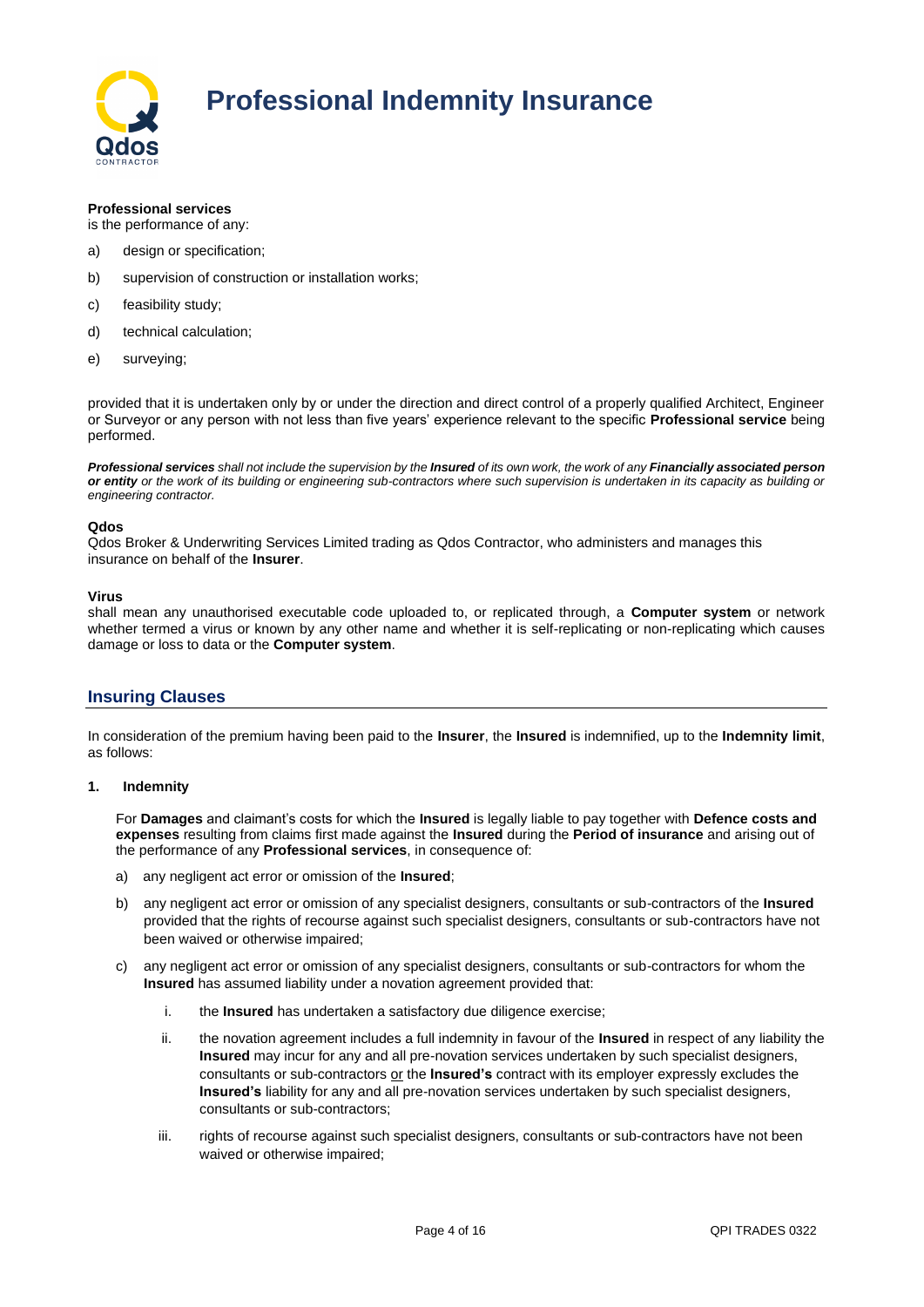

- iv. no indemnity shall be provided in relation to any claim arising out of any circumstances of which the **Insured** was, or ought reasonably to have been aware at the time such liability was assumed.
- d) failure by the **Insured** to warn any client or clients of any inadequacy or deficiency (alleged or otherwise) in any design, specification or formula supplied by the client.
- e) any dishonest, fraudulent or malicious act or omission of any former or present **Employee** (which term, for the purpose of this clause alone, shall not include any principal, partner, member or director of the **Insured**) provided that no indemnity shall be given under this Policy in the event that any principal, partner, member or director of the **Insured** conspired to commit or condoned any such dishonest, fraudulent or malicious act or omission;
- f) libel or slander or defamation;;
- g) unintentional breach of confidentiality or other invasion, misuse of private information, infringement or interference with rights of privacy or publicity including false light and the public disclosure of private facts including misuse of any information which is either confidential or subject to statutory restrictions;
- h) unintentional infringement of intellectual property rights except patents;
- i) the loss of or damage to **Documents.**

## **2. Costs for prosecuting infringement of the Insured's intellectual property rights**

Up to a maximum of GBP 25,000 in the aggregate in the **Period of insurance**, for the reasonable and necessary costs and expenses incurred by the **Insured**, with the **Insurer's** prior written consent, in the pursuance of any claim first made by the **Insured** against a third party during the **Period of insurance**, for infringement of intellectual property rights first discovered by the **Insured** during the **Period of insurance** where the ownership of such rights is vested in the **Insured.**

For the purposes of this Insuring Clause **Insurers** will only give prior consent where the **Insured** has provided, at their own expense, an opinion from a solicitor, barrister or suitably qualified intellectual property agent evidencing the existence of the **Insured's** intellectual property rights, the infringement of those rights, a measurable loss and a reasonable prospect of success.

## **3. Costs of criminal proceedings**

For legal costs and expenses incurred with the **Insurer's** prior consent in the defence of any proceedings brought under the prevailing listed building, building regulation or health and safety legislation and any applicable orders or regulations made pursuant to that legislation or any applicable codes of practice or procedures issued by any governing body concerned with health and safety provided always that:

- a) the act, error or omission giving rise to the proceedings shall have been committed by the **Insured** in the performance of any **Professional service**;
- b) the **Insurer** shall be entitled to appoint solicitors and counsel to act on behalf of the **Insured**;
- c) the **Insurer** shall have no liability to pay costs incurred subsequent to a plea or finding of guilt on the part of the **Insured**, or in the event that Counsel should advise that there are no reasonable prospects of successfully defending the proceedings, except for costs incurred solely for the purpose of making a plea in mitigation before sentencing or costs incurred in making an appeal if Counsel shall advise that the prospects of a successful appeal following a finding of guilt are reasonable;

The **Insurer's** total liability under Insuring Clauses 3) and 4) shall not exceed GBP 250,000 in the aggregate in the **Period of insurance** and the **Insurer** shall have no liability to pay for the **Insured's** own costs and expenses.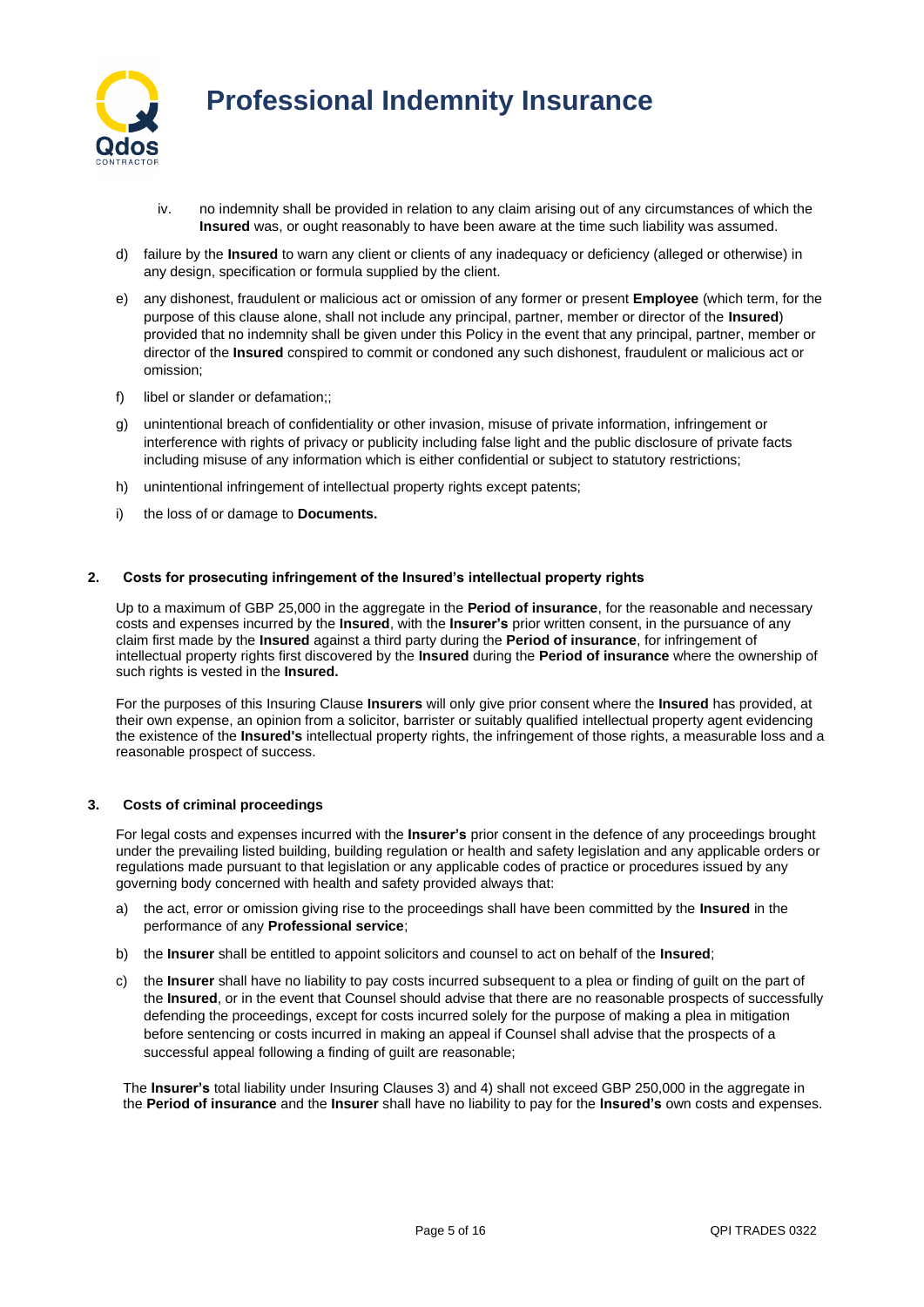

## **4. Costs for representation**

For all reasonable and necessary legal costs incurred by the **Insured** with the **Insurer's** prior written consent for representation at any inquiry or other proceeding which has, in the **Insurer's** sole opinion, a direct relevance to any claim, **Circumstance** or event which could form the subject of indemnity under this Policy. For the avoidance of doubt Costs for Representation cover does not apply to Insuring Clause 2.

The **Insurer's** total liability under Insuring Clauses 3) and 4) shall not exceed GBP 250,000 in the aggregate in the **Period of insurance** and the **Insurer** shall have no liability to pay for the **Insured's** own costs and expenses.

## **5. Collateral warranties**

Up to the **Indemnity limit** for claims first made against the **Insured** during the **Period of insurance** for which the **Insured** is legally liable to pay **Damages** and claimant's costs together with **Defence costs and expenses** and arising out of the performance of any **Professional service** in consequence of or arising from entering into any collateral warranty, duty of care agreement or any similar agreement provided that, in so doing, the **Insured** does not make itself liable:

- a) to provide a level of service or produce a result beyond the scope of any duty that would otherwise be implied by common law or statute; or
- b) to any greater extent or for any longer a period than is the case under the agreement with the person or party with whom the **Insured** originally contracted to perform the same work; or
- c) under any financial guarantee, for any contractual penalty or for liquidated damages.

### **6. Mitigation of loss**

Up to the **Indemnity limit** for reasonable costs and expenses incurred with the **Insurer's** prior consent in respect of any action taken to mitigate or avoid a loss or potential loss prior to practical completion that otherwise would be the subject of a claim under this Policy.

## **7. Data protection defence costs**

Up to a maximum of GBP 250,000 in the aggregate in the **Period of insurance**, in respect of legal costs and expenses incurred with the **Insurer's** prior written consent in the defence of any criminal proceedings brought against the **Insured**, during the **Period of insurance** under The Data Protection Act or amending or superseding legislation provided always that:

- a) the act, error or omission giving rise to the proceedings shall have been committed by the **Insured** in the performance of any **Professional service**;
- b) The **Insurer** shall be entitled to appoint solicitors and counsel to act on behalf of the **Insured**;
- c) The **Insurer** shall have no liability to pay costs incurred subsequent to a plea or finding of guilt on the part of the **Insured**, or in the event that Counsel should advise that there are no reasonable prospects of successfully defending the proceedings, except for costs incurred solely for the purpose of making a plea in mitigation before sentencing or costs incurred in making an appeal if Counsel shall advise that the prospects of a successful appeal following a finding of guilt are reasonable.

For the avoidance of doubt the indemnity provided under Insuring Clauses 2), 3), 4), and 7) is not additional to and shall not increase the **Indemnity limit**.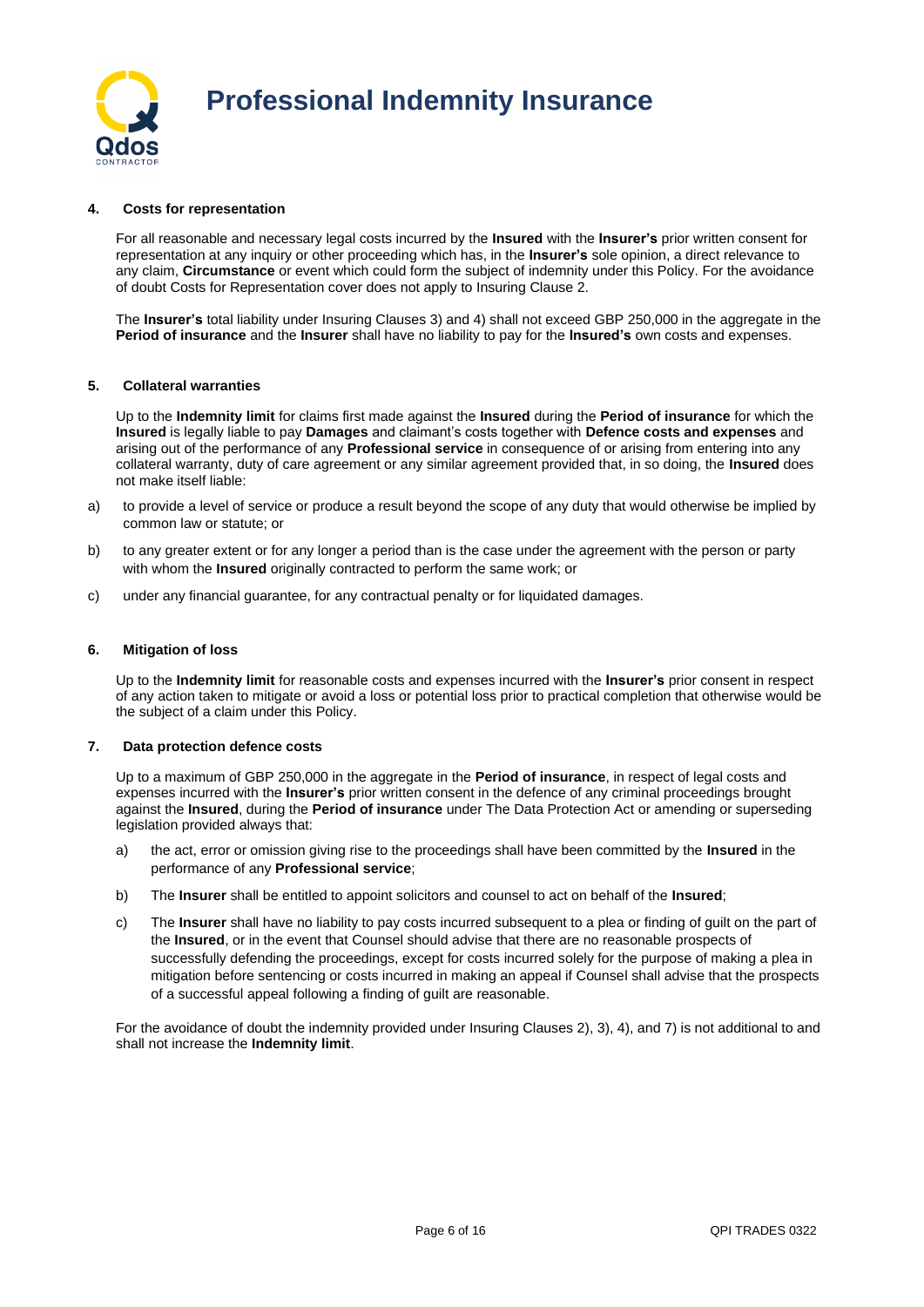

## **Exclusions**

The **Insurer** shall not be liable to indemnify the **Insured** against any claim:

## **1. Employers liability**

arising directly or indirectly from bodily injury, sickness, disease, psychological injury, emotional distress, nervous shock or death sustained by any **Employee** arising out of or in the course of their employment by the **Insured**, or for any breach of any obligation owed by the **Insured** as an employer to any partner, principal, director, member or **Employee** or applicant for employment;

## **2. Bodily injury/property damage**

for bodily injury, sickness, disease, psychological injury, emotional distress, nervous shock or death sustained by any person or any loss, damage or destruction of property unless such claim arises out of negligent design, specification, survey or any other activity as stated in the Schedule under Other Activities;

## **3. Land buildings etc.**

arising directly or indirectly from the ownership, possession or use by or on behalf of the **Insured** of any land, buildings, aircraft, watercraft, vessel or mechanically propelled vehicle;

## **4. Dishonesty**

arising directly or indirectly from any dishonest, fraudulent, malicious or illegal act or omission of the **Insured** or any **Employee,** except as covered by Insuring Clause 1 e);

## **5. Contractual liability**

arising directly or indirectly from any breach or alleged breach of any contractual duty or duty of care owed or alleged to have been owed by the **Insured** to any third party but only to the extent that such duty is more onerous than any duty that would otherwise be implied by common law or statute, except as covered by Insuring Clause 5;

## **6. Products**

arising out of or relating to:

- a) goods or products sold, supplied, repaired, altered, manufactured, installed or maintained; or
- b) buildings, building works or physical structures constructed, repaired, installed, erected, removed or demolished;

by the **Insured** or any **Financially associated person or entity** or sub-contractor of the **Insured** unless such claim is the direct consequence of any negligent act, error or omission arising out of the performance of any **Professional service**;

## **7. Insolvency/bankruptcy of Insured**

arising out of or relating directly or indirectly to the insolvency, liquidation, receivership or bankruptcy of the **Insured**;

## **8. Seepage and pollution**

based upon, arising out of or relating directly or indirectly to, in consequence of or in any way involving seepage, pollution or contamination of any kind;

## **9. Claims or Circumstances known at inception**

arising directly or indirectly from any claim or **Circumstance** of which the **Insured** was, or ought reasonably to have been, aware prior to inception of this Policy, whether notified under any other insurance or not;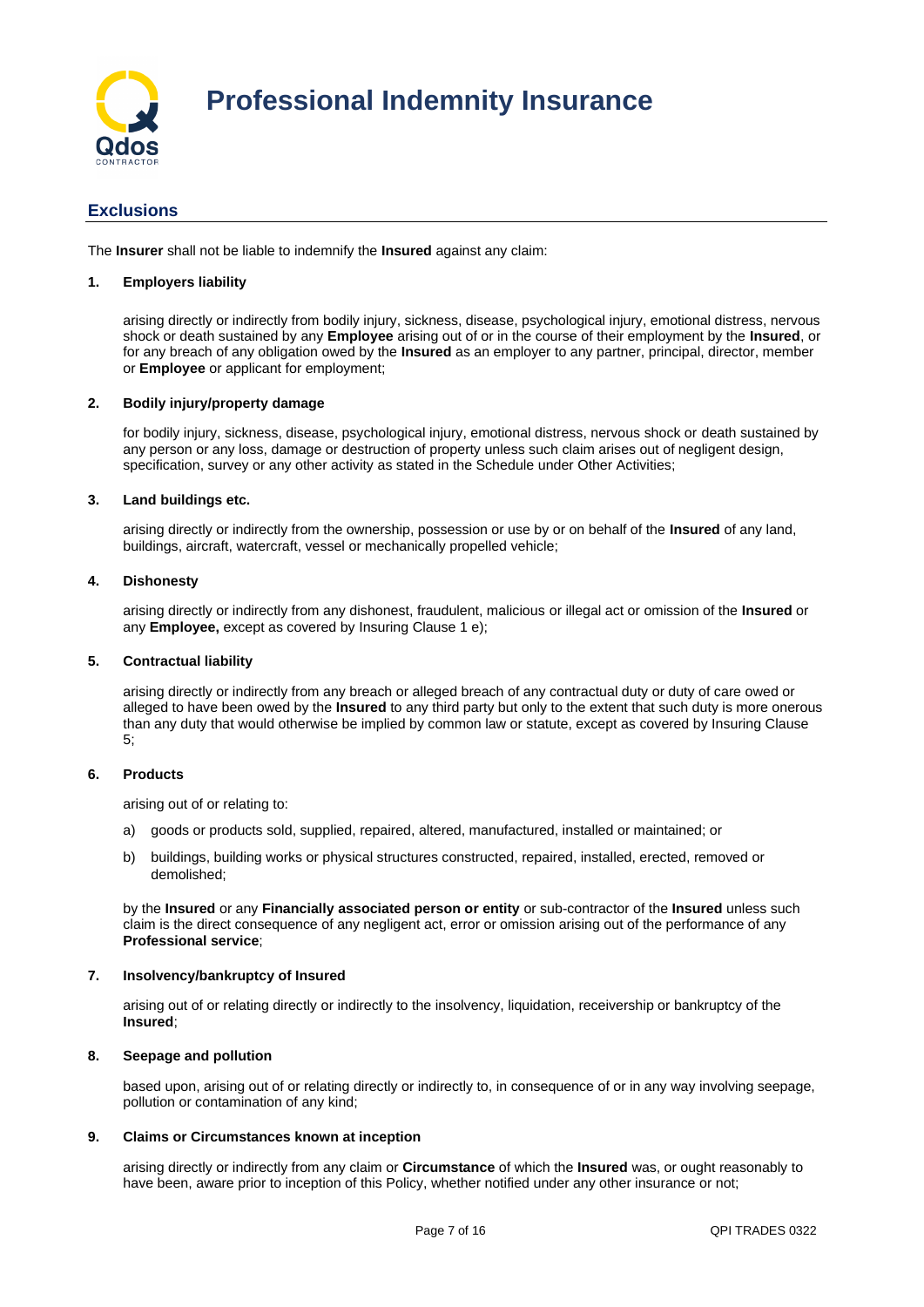

## **10. Other insurance**

in respect of which the **Insured** is, or but for the existence of this Policy would be, entitled to indemnity under any other insurance except in respect of any excess beyond the amount which is payable under such other insurance;

## **11. Geographical limits**

in respect of work carried out outside the Geographical Limits stated in the schedule;

#### **12. Legal action**

in respect of an action for **Damages:**

- a) brought outside the **Jurisdiction** (including the enforcement within the **Jurisdiction** of a judgment or finding of another court or tribunal that is not within the **Jurisdiction**);
- b) in which it is contended that the governing law is outside the **Jurisdiction**;
- c) brought outside the **Jurisdiction** to enforce a judgment or finding of a court or other tribunal in any other jurisdiction;

#### **13. Fines and penalties**

for penalties, fines, multiple, exemplary, liquidated or other non-compensatory **Damages** awarded other than in actions brought for libel, slander or defamation in so far as they are covered by this Policy;

#### **14. Claims by financially associated persons or entities**

made against the **Insured** by any **Financially associated person or entity** whether alone or jointly with any other person or entity. However, this exclusion shall not apply to any claim brought against such **Financially associated person or entity** by an independent third party which would, but for this exclusion, be covered by this Policy;

#### **15. Retroactive date**

made by or against or incurred by the **Insured** arising from any act or omission or originating cause that occurred prior to the Retroactive date stated in the Schedule;

#### **16. Radioactive contamination or explosive nuclear assemblies**

directly or indirectly caused by or contributed to by or arising from:

- a) ionising radiation or contamination by radioactivity from any nuclear fuel or from any nuclear waste from the combustion of nuclear fuel; or
- b) the radioactive, toxic, explosive or other hazardous properties of any explosive nuclear assembly or nuclear component thereof;

### **17. Excess**

for the amount of or less than the **Excess.** The **Excess** shall be deducted from each and every claim paid under this Policy;

#### **18. War**

arising directly or indirectly out of, happening through or in consequence of, war, invasion, acts of foreign enemies, hostilities (whether war be declared or not), civil war, rebellion, revolution, insurrection, military or usurped power or confiscation or nationalisation or requisition or destruction of or damage to property by or under the order of any government or public or local authority;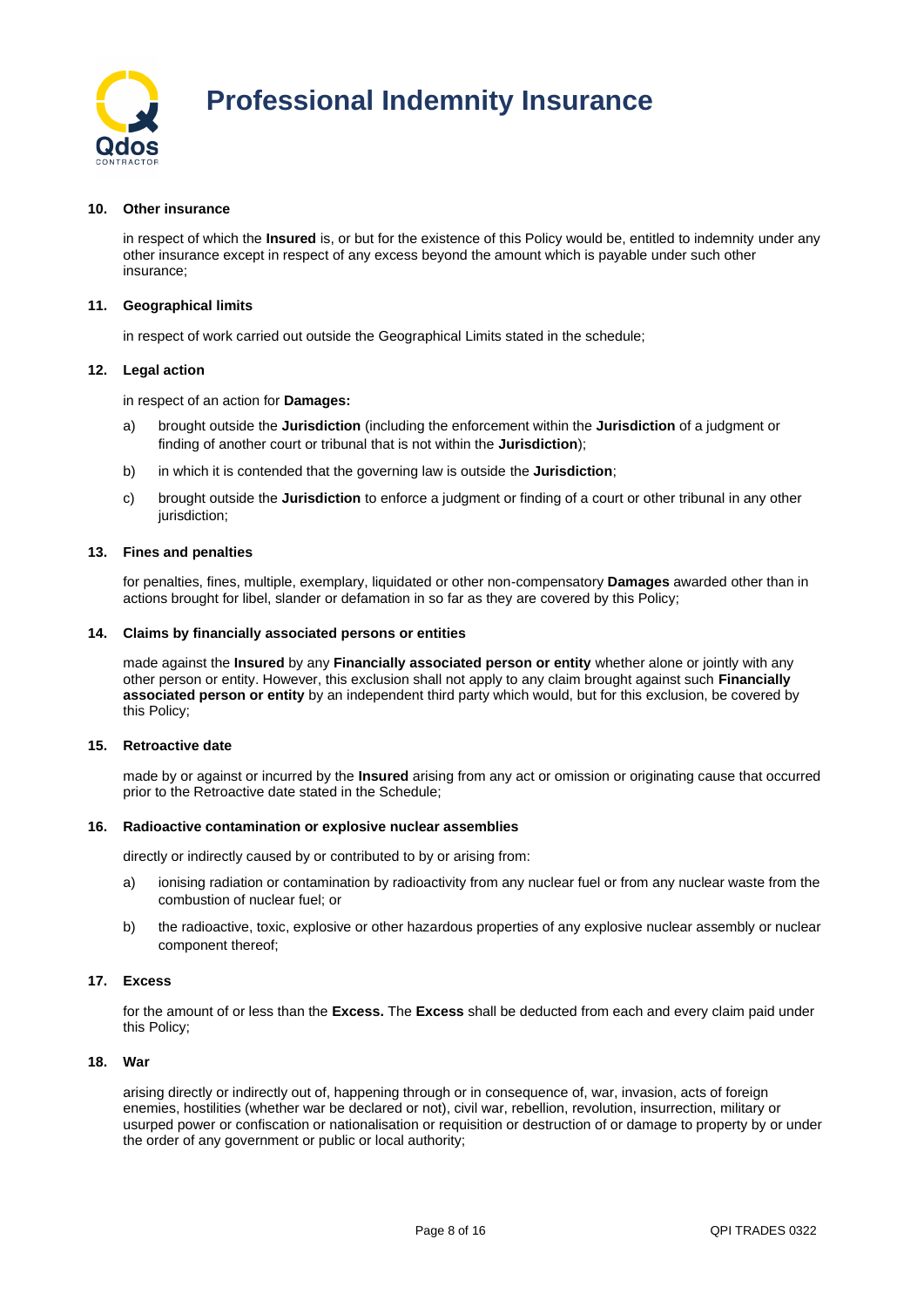

## **19. Terrorism**

arising directly or indirectly out of, happening through or in consequence of any act or acts of force or violence for political, religious or other ends directed towards the overthrowing or influencing of any government, or for the purpose of putting the public in fear by any person or persons acting alone or on behalf of or in connection with any organisation.

In the event of any dispute as to whether or not this exclusion applies the **Insured** shall have the burden of proving that this *exclusion does not apply;*

## **20. Asbestos**

arising directly or indirectly out of or resulting from or in consequence of or in any way involving asbestos or any materials containing asbestos in whatever form or quantity;

#### **21. Other appointments**

made against any **Insured** in the capacity as:

- a) director or officer of the **Insured** or any other company or arising out of the management of the **Insured** or any other company; or
- b) trustee of any trust, officer or employee of any pension fund or any other employee benefit scheme, whether for the benefit of members or **Employees** of the **Insured** or otherwise;

## **22. Trading losses**

arising out of:

- a) any trading loss or trading liability incurred by any business managed or carried on by the **Insured** (including the loss of any client account or business);
- b) loss caused by the **Insured** in consequence of a share or asset sale to any prospective purchaser, associated business, merger partner, joint venture partner or similar because of any misstatement or misrepresentation made by the **Insured**;
- c) the actual or alleged over-charging or improper receipt of fees by the **Insured**;

## **23. Virus**

arising directly or indirectly from any **Virus**;

#### **24. Patents**

arising directly or indirectly from the infringement of any patent;

## **25. Project partnering**

arising out of or in respect of work carried out by any project partnership of which all or any of the **Insured** form part unless the claim or loss emanates from the acts or omissions of the **Insured**;

## **26. Joint ventures**

arising out of or in respect of work carried out by or in the name of a consortium of professional people or firms or other association formed of which all or any of the **Insured** form part for the purpose of undertaking any joint venture or any other profit-sharing arrangement unless the claim or loss emanates from the acts or omissions of the **Insured**;

## **27. Valuation reports**

arising from any valuation report prepared by or on behalf of the **Insured** except for the purpose of certifying payments due to contractors or measuring quantities;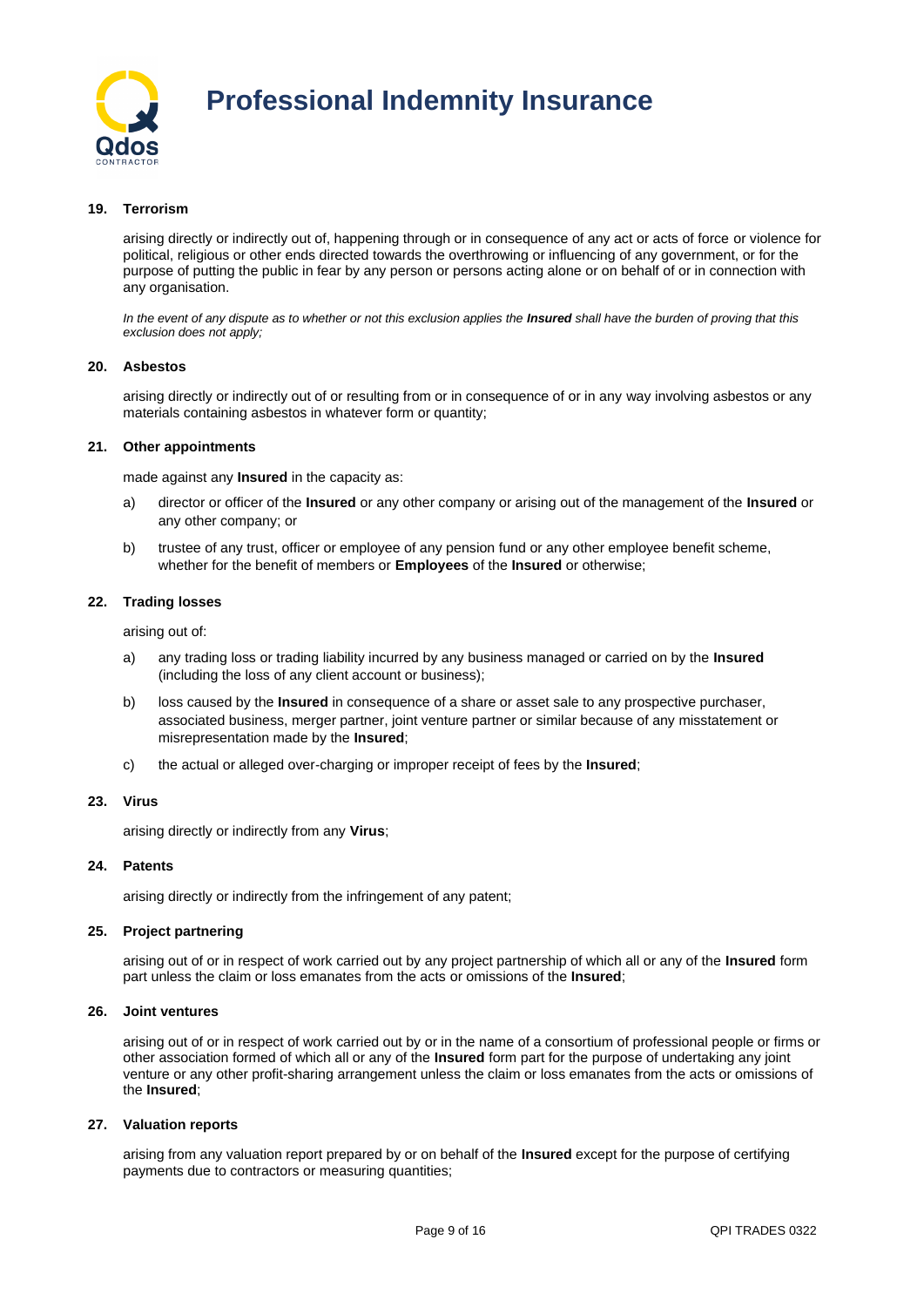

## **28. Insurance, finance and costs**

arising directly or indirectly out of or in any way connected with:

- a) the arranging or maintenance of insurance, sureties or bonds or the provision of finance or advice on financial matters;
- b) estimates of construction costs;

## **29. Workmanship**

arising directly or indirectly from or relating to:

- a) defective workmanship;
- b) defective or deleterious materials;
- c) manual labour operations;

## **30. Deliberate acts**

arising directly or indirectly from any deliberate or reckless breach, act, omission or infringement committed, condoned or ignored by the **Insured**, except as covered under Insuring Clause 1e);

## **31. Claims by Employees**

made against the **Insured** by any present or former **Employee**.

## **32. Combustibility and Fire Safety**

arising directly or indirectly out of or in any way involving the combustibility or fire safety requirements of any cladding, glazing, doors, balconies, roofs, roof voids, roof cavities, external wall system (including anything attached thereto) and/or internal wall system (including ceilings and floors) of any building or structure; including any component or material used in the manufacture, assembly or construction thereof.

## **Special Notification Conditions**

**The Insured shall, as a condition precedent to their right to indemnity under this Policy, comply with the Special Notification Conditions below, the Insurer only being liable to indemnify the Insured in respect of any notification(s) made to the Insurer during the Period of insurance.**

For the purposes of these Special Notification Conditions **Adjudication notice** shall mean any adjudication notice pursuant to contract (including a "Notice of Adjudication" and/or "referral notice" pursuant to the Scheme For Construction Contracts (England & Wales) Regulations 1998 and/or the Scheme For Construction Contracts (England & Wales) Regulations 1998 (Amendment) (England) Regulations 2011 and/or The Scheme for Construction Contracts (Scotland) Regulations 1998) and "adjudication" and "adjudicator shall be construed in that context:-

- 1. The **Insured** shall give the **Insurer** written notice within 2 working days of:
	- a) the receipt of any such **Adjudication notice**;
	- b) the receipt of any indication, whether in writing or otherwise, of an intention on the part of any party to serve the **Insured** with an **Adjudication notice**;
	- c) becoming aware of circumstances in which the commencement of an adjudication involving the **Insured** is likely.

This notice must be given during the **Period of insurance.**

2. The **Insured** must promptly supply the **Insurer** with all details relating to any references to adjudication, including copies of all documentation made available to the **Insured**.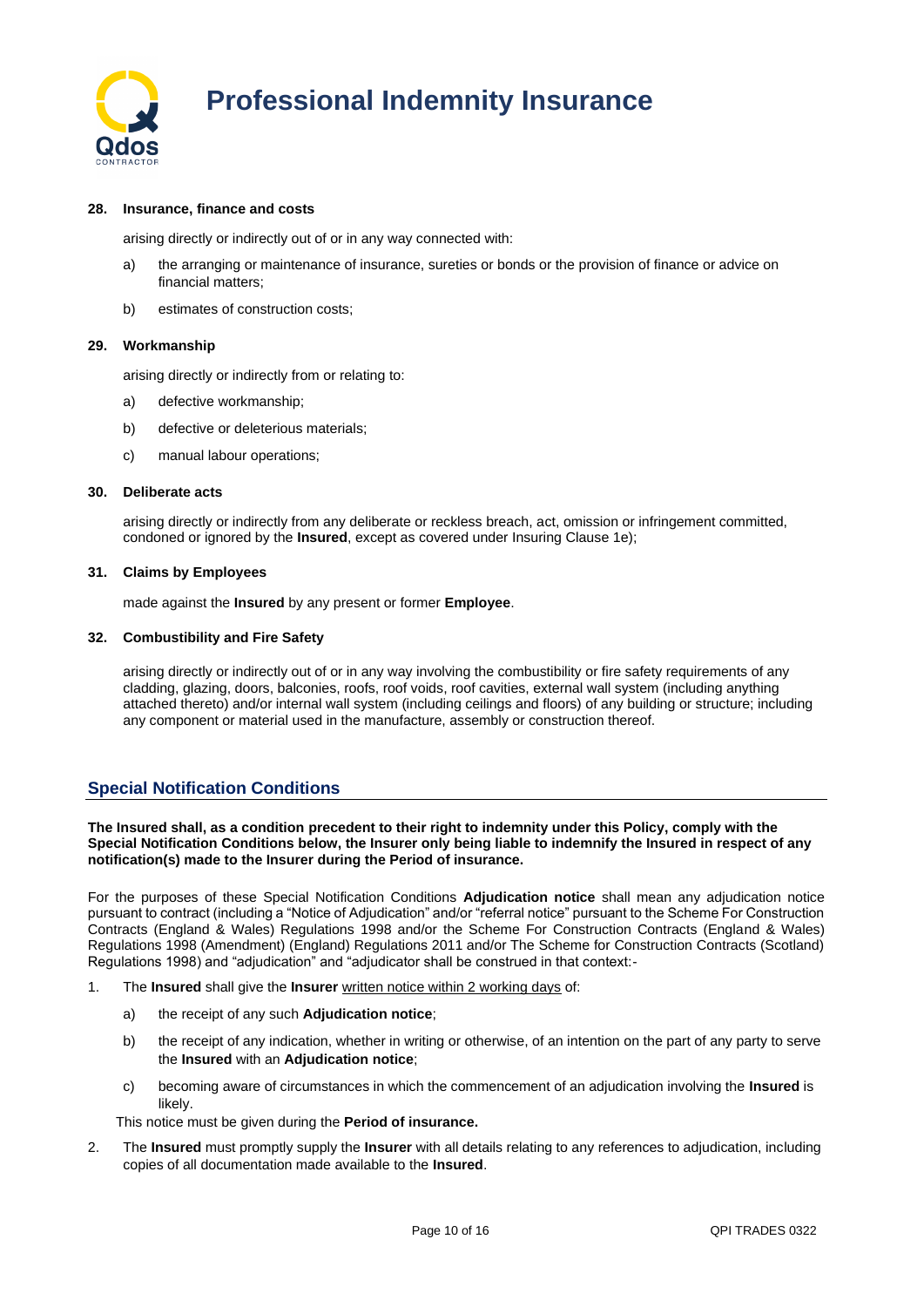

- 3. The **Insured** must:
	- a. allow the **Insurer** to appoint advisors and to have conduct of the adjudication as they deem appropriate;
	- b. co-operate with the **Insurer** and their advisors in the conduct of the adjudication;
	- c. meet any request, direction or timetable of the adjudicator;
	- d. not agree to accept the decision of the adjudicator as finally determining the dispute without the prior written consent of the **Insurer**.
- 4. The adjudication provisions in the Contract (if any) or otherwise applying to the Contract must:
	- a. provide that the adjudicator must be independent of the parties to the dispute;
	- b. not allow for the adjudicator's decision to finally determine the dispute;
	- c. not allow the adjudicator to disregard the legal entitlements of the parties in order to reach a decision based on commercial or other considerations;
	- d. not place restrictions upon the timing of the commencement of legal or arbitration proceedings (for the sake of clarity this does not apply to adjudication proceedings).

## **Further condition**

The **Insurer** shall be entitled to pursue legal proceedings, arbitration or other proceedings in the name of and on behalf of the **Insured** to challenge, appeal, re-open or amend any decision, direction, award or exercise of any power of the adjudicator or to stay the enforcement of any such decision, direction, award or exercise of power. The **Insured** shall give all such assistance as the **Insurer** may reasonably require in relation to such proceedings or arbitration.

## **Notification And Claims conditions**

## **1. Claim/Circumstance notification**

As conditions precedent to their right to be indemnified under this Policy the **Insured**:

- 1.1 shall inform the **Insurer** or **Qdos** as soon as possible, and in any event within 28 days of the receipt, awareness or discovery during the **Period of insurance** of:
	- a) any claim made against them;
	- b) any notice of intention to make a claim against them;
	- c) any **Circumstance**;
	- d) the discovery of reasonable cause for suspicion of dishonesty or fraud.
	- e) provided always that such notification is received by the **Insurer** before the expiry of the **Period of insurance**, or if the **Insured** renews this Policy with the **Insurer**, within 7 days after its expiry.
	- f) Such notice having been given as required in b), c) or d) above, any subsequent claim arising out of such notified matters shall be deemed to have been made during the **Period of insurance**;
- 1.2 shall not, in respect of any of the matters specified in 1.1a) to 1.1d) above, admit liability, make any offer for or settle any claim, or incur any costs or expenses in connection with any such claim or **Circumstance**, without the prior written consent of the **Insurer**; and
- 1.3 shall, as soon as practicable given the circumstances, give all such information and assistance as the **Insurer** may require and provide their full co-operation in the defence or settlement of any such claim.

Every letter of claim, writ, summons or process and all documents relating thereto and any other written notification of claim shall be forwarded, unanswered, to the **Insurer** immediately they are received. The **Insured** shall at all times, in addition to their obligations set out above, afford such information to and co-operate with the **Insurer** to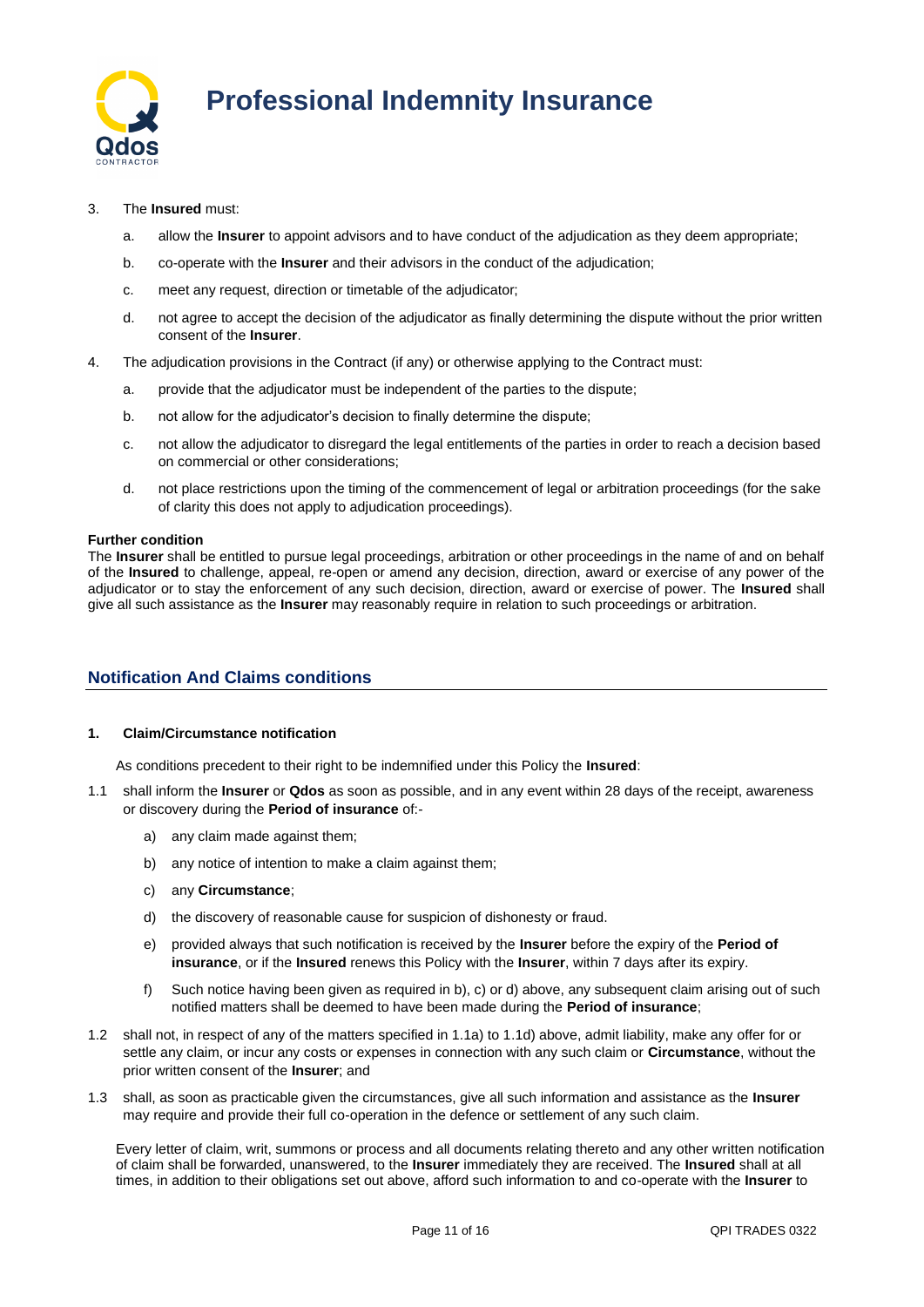

allow the **Insurer** to be able to comply with such relevant Practice Directions and Pre-Action Protocols as may be issued and approved from time to time by the Head of Civil Justice.

## **2. Notifications**

Any and all notifications of **Circumstances** and claims for an indemnity pursuant to the policy of insurance shall be notified to **Qdos** on 0116 478 3419, as soon as possible, or by writing to the following address:

Claims Department, Qdos Contractor The Grange, Grange Avenue, Rearsby, Leicester, LE7 4FY

Email: Claims@qdoscontractor.com

## **3. Conduct of claims**

3.1 Following notification under condition 1. above the **Insurer** shall be entitled at its own expense to take over and within its sole discretion to conduct in the name of the **Insured** the defence and settlement of any such claim.

Nevertheless neither the **Insured** nor the **Insurer** shall be required to contest any legal proceedings unless a Queens Counsel (to be mutually agreed upon by the **Insured** and the **Insurer**) shall advise that such proceedings should be contested.

3.2 The **Insurer** may at any time in connection with any claim made, pay to the **Insured** the **Indemnity limit** (after deduction of any sums already paid) or any lesser sum for which, in the sole opinion of the **Insurer**, the claim can be settled and upon such payment being made the **Insurer** shall relinquish the conduct and control of and have no further liability in connection with the claim.

## **General Conditions**

## **1. Policy construction and disputes**

Any phrase or word in this Policy and the Schedule will be interpreted in accordance with the laws of England and Wales. The Policy and the Schedule shall be read together as one contract and any word or expression to which a specific meaning has been attached in any part of this Policy or the Schedule shall bear such specific meaning wherever it may appear.

Any dispute concerning the interpretation of the terms, Conditions or Exclusions contained herein is understood and agreed by both the **Insured** and the **Insurer** to be subject to the laws of England and Wales. Each party agrees to refer any such dispute to a mediator to be agreed between the **Insured** and the **Insurer** within 14 working days of any dispute arising under the Policy. If a mediator is not agreed then either party may apply to the Centre for Effective Dispute Resolution ('CEDR') for the appointment of a mediator. The parties agree to share equally the costs of CEDR and of the mediator and that the reference of the dispute to mediation will be conducted in confidence.

The **Insured** and the **Insurer** agree to perform their respective continuing obligations under this Policy while the dispute is resolved unless the nature of the dispute prevents such continued performance of those obligations. If any such dispute is not resolved by mediation or the **Insured** and the **Insurer** cannot agree upon the appointment of a mediator or the form that the mediation will take the dispute will be submitted to the exclusive jurisdiction of any court of competent jurisdiction within England and Wales and each party agrees to comply with all requirements necessary to give such court jurisdiction. All matters arising hereunder shall be determined in accordance with the law and practice of such court.

## **2. Waiver of subrogation against employees**

The **Insurer** shall not exercise any right of subrogation against any former or present **Employee**, unless the **Insurer** shall have made a payment caused or contributed to by any act or omission of the **Employee** or former **Employee** which was dishonest, fraudulent or malicious or the **Employee** or former **Employee** conspired to commit or condoned any such dishonest, fraudulent or malicious act or omission.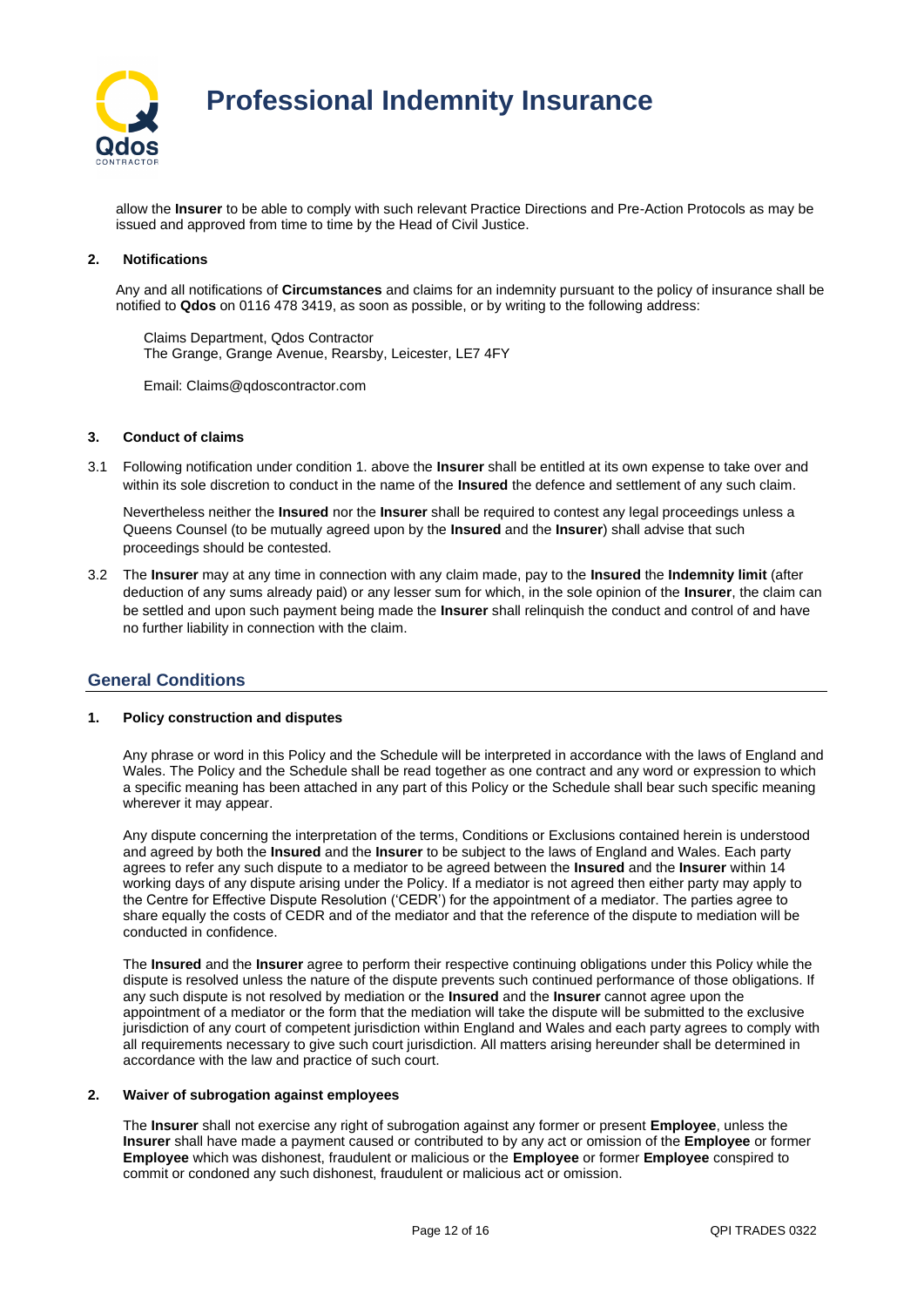

## **3. Dishonest or fraudulent act or omission**

In the event of a loss or claim which involves the dishonest, fraudulent or malicious act or omission of any former or present **Employee** the **Insured** shall take all reasonable action (including legal proceedings) to obtain reimbursement from the **Employee** concerned (and from any **Employee** who may have conspired to commit or have condoned such act or omission) or from the estate or legal representatives of such **Employee**. Any monies which but for such dishonest, fraudulent or malicious act or omission would be due to such **Employee** from the **Insured** or any monies held by the **Insured** for such **Employee** shall be deducted from any amount payable under this Policy.

## **4. Fraudulent claims**

If the **Insured** shall make any claim knowing the same to be fraudulent or false as regards the amount or otherwise (including the provision of false or fraudulent documents or statements) then The **Insurer** will:

- i. refuse to pay the whole of the claim; and
- ii. recover from the **Insured** any sums that it has already paid in respect of the claim.

The **Insurer** may also notify the **Insured** that it will be treating (all sections of) this policy as having terminated with effect from the date of the earliest of any of the fraudulent act. In that event the **Insured** will:

- a) have no cover under the Policy from the date of termination; and
- b) not be entitled to any refund of premium.

#### **5. Contracts (Rights of Third Parties) Act 1999**

The **Insured** and the **Insurer** are the only parties to this contract and no other person has any rights under the Contracts (Rights Of Third Parties) Act 1999 to enforce any term of this Policy but this does not affect any right or remedy of a third party which exists or is available apart from that Act.

## **6. Cancellation**

This Policy may be cancelled by or on behalf of the **Insurer** by fourteen days notice given in writing to the **Insured**.

## **7. Invalidity**

If any provision of this Policy is found by any court or administrative body of competent jurisdiction to be invalid or unenforceable this will not affect the other provisions of this Policy which will remain in full force and effect.

## **8. Notices**

Notice shall be deemed to be duly received in the course of post if sent by pre-paid letter post properly addressed to:

- a) in the case of the **Insured**, either to the **Insured's** last known address or the last known address of the **Insured's** broker.
- b) in the case of the **Insurer**, to Tokio Marine HCC at Fitzwilliam House, 10 St. Mary Axe London EC3A 8BF.

### **9. Reasonable steps to avoid loss**

Without prejudice to the Notification and Claims Conditions in this Policy, the **Insured** shall take all reasonable steps to avoid or mitigate any loss, damage or liability that may result in any claim or **Circumstance** notifiable under this Policy.

#### **10. Mergers and acquisitions**

If during the **Period of Insurance** the **Insured**: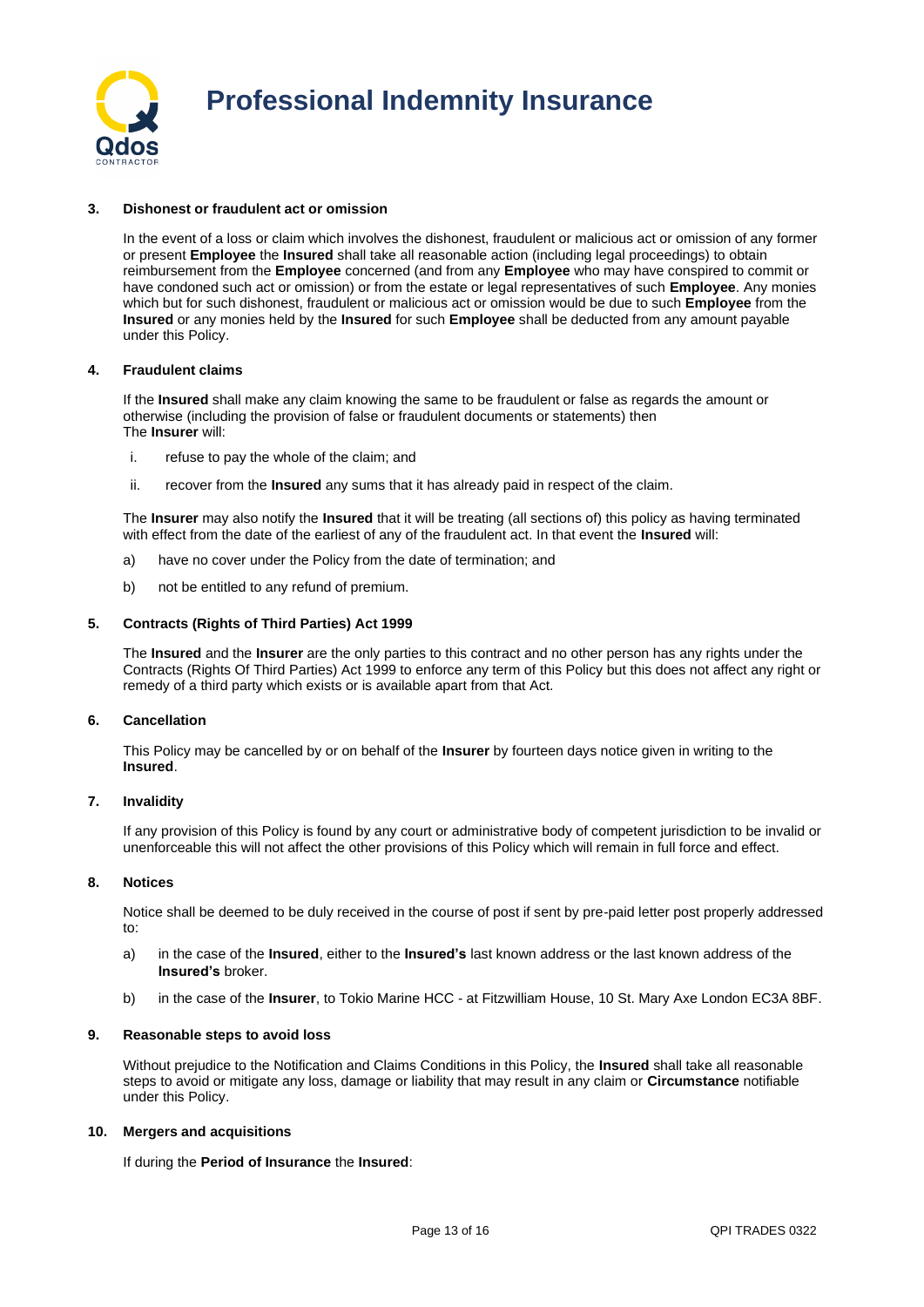

- a) purchases assets or acquires liabilities from another entity in an amount no greater than 10% of the assets of the **Insured** as listed in its most recent financial statement; or
- b) acquires another entity whose annual revenues are no more than 10% of the annual revenues of the **Insured** for their last completed financial year; and
- c) there is no material deviation to the **Insured's Professional business**; and
- d) prior to the acquisition of the acquired company not being aware of any professional indemnity claims or circumstances that could give rise to a claim
- e) then this Policy shall automatically include such entity as an **Insured** but only in respect of any act or omission occurring on or after the date of merger or acquisition unless otherwise agreed by the **Insurer**.

## **11. Assignment**

This policy of insurance (including any benefits it confers provides) are not assignable to any third party without the express approval of the **Insurer** confirmed in writing by the **Insurer.**

### **12. Change of control**

In the event that the **Insured** merges into or consolidates with or sells all or substantially all of its assets or shares to a third party (whether a company, corporation or any other legal entity or person) or there is any acquisition of more than fifty percent (50%) of the voting share capital of the **Insured** by a third party (whether a company, corporation or any other legal entity or person) the **Insured** shall give written notice of such event prior to its execution. Upon receipt of such notice, the **Insurers** may at their absolute discretion agree to continuation of the policy of insurance, to be confirmed by way of a written endorsement to the policy. In the absence of such agreement and/or if notice is not forthcoming as required under this General Condition 12 – Change of control, the cover provided by this policy of insurance shall cease with immediate effect at the date of the change of control.

For the avoidance of doubt, the **Insured** shall not be entitled to an indemnity in respect of any claims made under this policy of insurance where notification of the claim occurs after a change in control (as referred to in this General Condition 12 – Change of control) where the change of control was not reported to **Insurers** and approved in accordance with this General Condition 12.

#### **13. International Sanctions**

The **Insurer** will not provide cover, be liable to pay any claim or provide any benefit if to do so would expose the **Insurer** (or any parent company, direct or indirect holding company of the **Insurer**) to any penalty or restriction (including extraterritorial penalties or restrictions so far as such do not contradict laws applicable to the **Insurer**), arising out of any trade and economic sanctions laws or regulations which are applicable to it.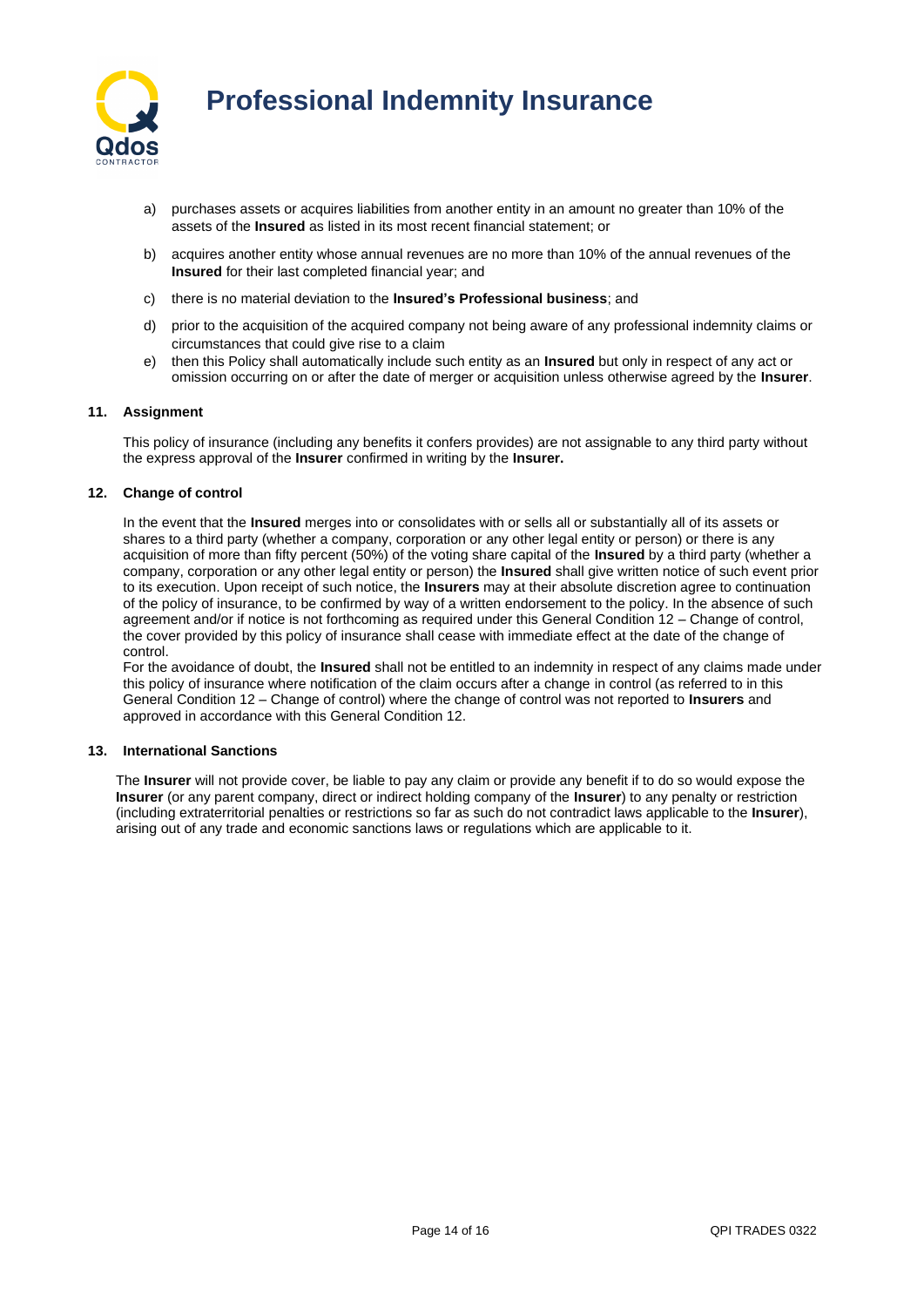

## **Complaints**

In the event that you are dissatisfied with any aspect of this Policy or the service provided by **Qdos**, please write to:

The Nominated Complaints Handler Qdos Contractor The Grange, Grange Avenue Rearsby Leicester LE7 4FY

Telephone: 0116 269 0999 Email: [feedback@qdoscontractor.com](mailto:feedback@qdoscontractor.com)

If it is not possible to reach an agreement, you have the right to make an appeal to the Financial Ombudsman Service. This also applies if you are insured in a business capacity and have an annual turnover of less than €2 million and fewer than ten staff. You may contact the Financial Ombudsman Service at:

The Financial Ombudsman Service Exchange Tower Harbour Exchange Square London E14 9SR

Tel: 0845 080 1800<br>
Fmail: complaint info@ [complaint.info@financial-ombudsman.org.uk](mailto:complaint.info@financial-ombudsman.org.uk) Website: [http://www.financial-ombudsman.org.uk](http://www.financial-ombudsman.org.uk/)

The above complaints procedure is in addition to your statutory rights as a consumer. For further information about your statutory rights contact your local authority Trading Standards Service or Citizens Advice Bureau.

## **The European Commission Online Dispute Resolution Platform (ODR)**

If you were sold this product online or by other electronic means and within the European Union (EU) you may refer your complaint to the EU Online Dispute Resolution (ODR) platform. Upon receipt of your complaint the ODR will escalate your complaint to your local dispute resolution service – this process is free and conducted entirely online. You can access the ODR platform on http://ec.europa.eu/odr. This platform will direct insurance complaints to the Financial Ombudsman Service. However, you may contact the FOS directly if you prefer, using the details as shown above.

The above complaints procedure is in addition to your statutory rights as a consumer. For further information about your statutory rights contact your local authority Trading Standards Service or Citizens Advice Bureau.